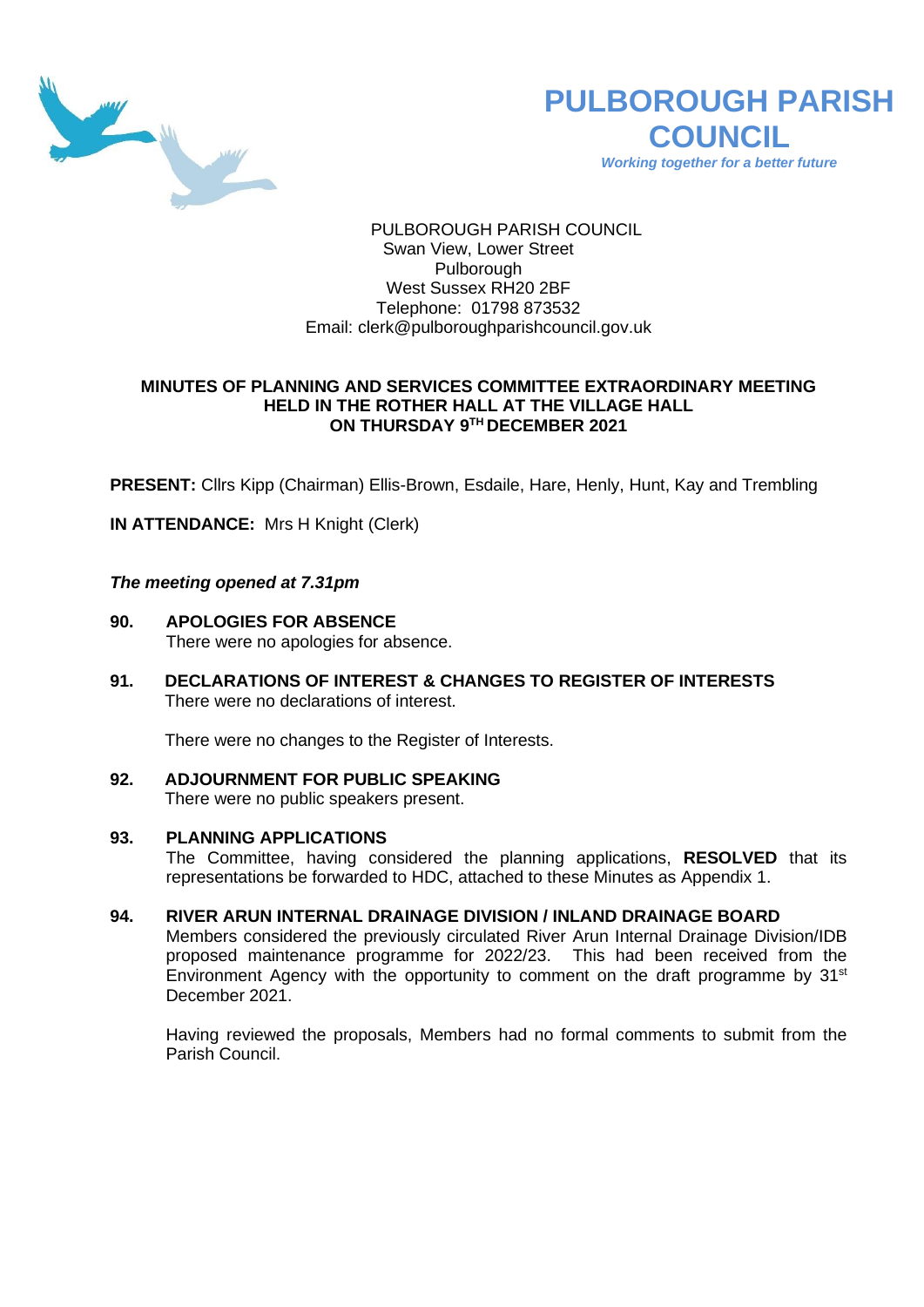# **95. PAYMENTS**

The following payments were approved and signed by two authorised signatories:

|                              | £          |
|------------------------------|------------|
| <b>Travis Perkins</b>        | £4.26      |
| Kompan Ltd                   | £16,528.86 |
| <b>Pulborough Social Cte</b> | £95.40     |
| Amazon                       | £21.98     |
| Amazon                       | £59.96     |
| Amazon                       | £32.97     |
| Amazon                       | £23.96     |
| Amazon                       | £50.97     |
| <b>HDC</b>                   | £39.90     |
| HDC                          | £62.00     |

*The meeting closed at 8.19pm*

………………………………..Chairman

……………………………………Date